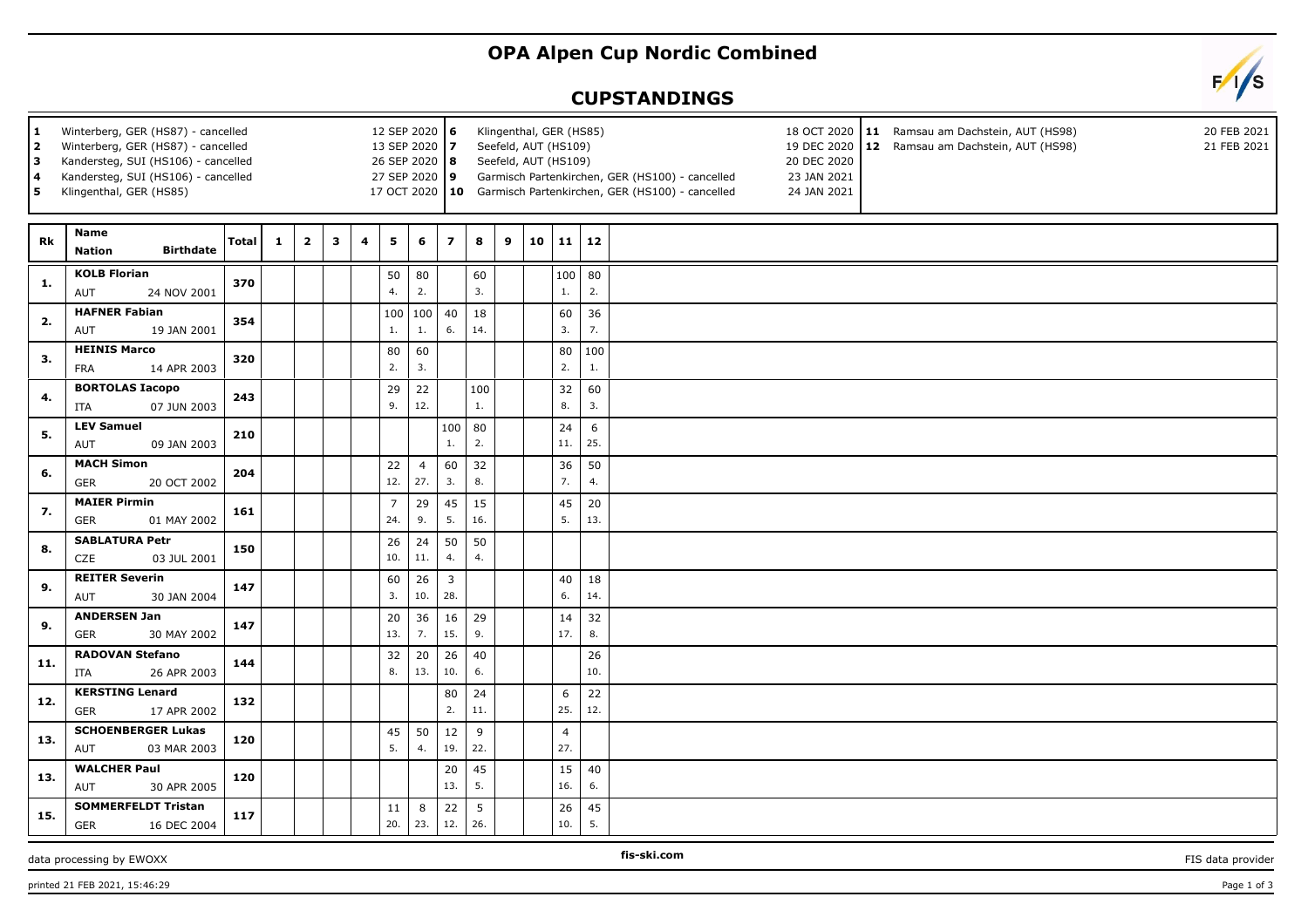| Rk  | Name<br><b>Birthdate</b><br><b>Nation</b>           | Total | $\mathbf{1}$ | $\overline{2}$ | $\overline{\mathbf{3}}$ | 4 | 5         | 6                              | $\overline{z}$        | 8                     | 9 | $10 \mid 11 \mid 12$  |                       |  |
|-----|-----------------------------------------------------|-------|--------------|----------------|-------------------------|---|-----------|--------------------------------|-----------------------|-----------------------|---|-----------------------|-----------------------|--|
| 16. | <b>MUELLER Pascal</b><br>SUI<br>17 JUL 2001         | 112   |              |                |                         |   | 24<br>11. | 14<br>17.                      | 32<br>8.              | $\overline{2}$<br>29. |   | 16<br>15.             | 24<br>11.             |  |
| 17. | <b>KONVALINKA Jiri</b><br>27 NOV 2004<br>CZE        | 111   |              |                |                         |   | 3<br>28.  | $\overline{2}$<br>29.          | 24<br>11.             | 16<br>15.             |   | 50<br>4.              | 16<br>15.             |  |
| 18. | <b>SIMEK Jan</b><br>CZE<br>01 JUL 2003              | 87    |              |                |                         |   | 40<br>6.  | 12<br>19.                      | $\overline{7}$<br>24. | 20<br>13.             |   |                       | 8<br>23.              |  |
| 19. | <b>GEHRING Hannes</b><br>GER<br>04 JAN 2003         | 86    |              |                |                         |   | 6<br>25.  | 15<br>16.                      | 18<br>14.             | 8<br>23.              |   | 29<br>9.              | 10<br>21.             |  |
| 20. | <b>FRANK Christian</b><br><b>GER</b><br>17 JUN 2001 | 81    |              |                |                         |   | 36<br>7.  | 45<br>5.                       |                       |                       |   |                       |                       |  |
| 21. | <b>MARIOTTI Domenico</b><br>09 OCT 2001<br>ITA      | 79    |              |                |                         |   | 12<br>19. | 6<br>25.                       | 15<br>16.             | 10<br>21.             |   | 22<br>12.             | 14<br>17.             |  |
| 22. | <b>FISCHER Jakob</b><br>21 OCT 2001<br>GER          | 65    |              |                |                         |   | 18<br>14. | 32<br>8.                       | 10<br>21.             | $\overline{4}$<br>27. |   | $\mathbf{1}$<br>30.   |                       |  |
| 22. | <b>VRBEK Uros</b><br><b>SLO</b><br>01 APR 2003      | 65    |              |                |                         |   |           |                                | 29<br>9.              | 22<br>12.             |   | 13<br>18.             | $\mathbf{1}$<br>30.   |  |
| 24. | <b>ROCHAT Tom</b><br>FRA<br>20 JAN 2003             | 63    |              |                |                         |   | 14<br>17. |                                |                       |                       |   | 20<br>13.             | 29<br>9.              |  |
| 25. | <b>BRANDNER Sebastian</b><br>AUT<br>07 APR 2002     | 61    |              |                |                         |   | 13<br>18. | 10<br>21.                      |                       | 36<br>7.              |   |                       | $\overline{2}$<br>29. |  |
| 26. | <b>BAUD Matteo</b><br>FRA<br>26 JUN 2002            | 55    |              |                |                         |   | 15<br>16. | 40<br>6.                       |                       |                       |   |                       |                       |  |
| 27. | <b>SCHULA Pepe</b><br><b>GER</b><br>28 APR 2003     | 52    |              |                |                         |   | 5<br>26.  |                                | 5<br>26.              | 26<br>10.             |   | $\overline{7}$<br>24. | 9<br>22.              |  |
| 28. | <b>ARNOLD Sebastian</b><br>14 DEC 2004<br>AUT       | 48    |              |                |                         |   | 8<br>23.  | 5<br>26.                       | 9<br>22.              |                       |   | 11<br>20.             | 15<br>16.             |  |
| 28. | <b>PFANDL Nicolas</b><br>AUT<br>29 MAR 2003         | 48    |              |                |                         |   | 16<br>15. | 18<br>14.                      |                       |                       |   | 10<br>21.             | $\overline{4}$<br>27. |  |
| 30. | <b>MAIR Nikolaus</b><br>AUT<br>01 APR 2004          | 39    |              |                |                         |   |           |                                | 36<br>7.              | $\overline{3}$<br>28. |   |                       |                       |  |
| 31. | <b>BAUREGGER Samuel</b><br>AUT<br>26 NOV 2003       | 33    |              |                |                         |   |           |                                | 14<br>17.             |                       |   | 12<br>19.             | $\overline{7}$<br>24. |  |
| 32. | <b>MICHAUD Tom</b><br>FRA<br>11 NOV 2001            | 26    |              |                |                         |   | 9<br>22.  | $\overline{\mathbf{3}}$<br>28. |                       |                       |   | 3<br>28.              | 11<br>20.             |  |
| 33. | <b>KOSAK Simon</b><br>GER<br>20 SEP 2003            | 25    |              |                |                         |   | 10<br>21. | 9<br>22.                       | 6<br>25.              |                       |   |                       |                       |  |
| 33. | <b>WASTIAN Maximilian</b><br>AUT<br>25 MAY 2003     | 25    |              |                |                         |   |           |                                | 13<br>18.             | 12<br>19.             |   |                       |                       |  |

data processing by EWOXX **FIS** data provider **FIS** data provider **FIS** data provider **FIS** data provider

printed 21 FEB 2021, 15:46:29 Page 2 of 3